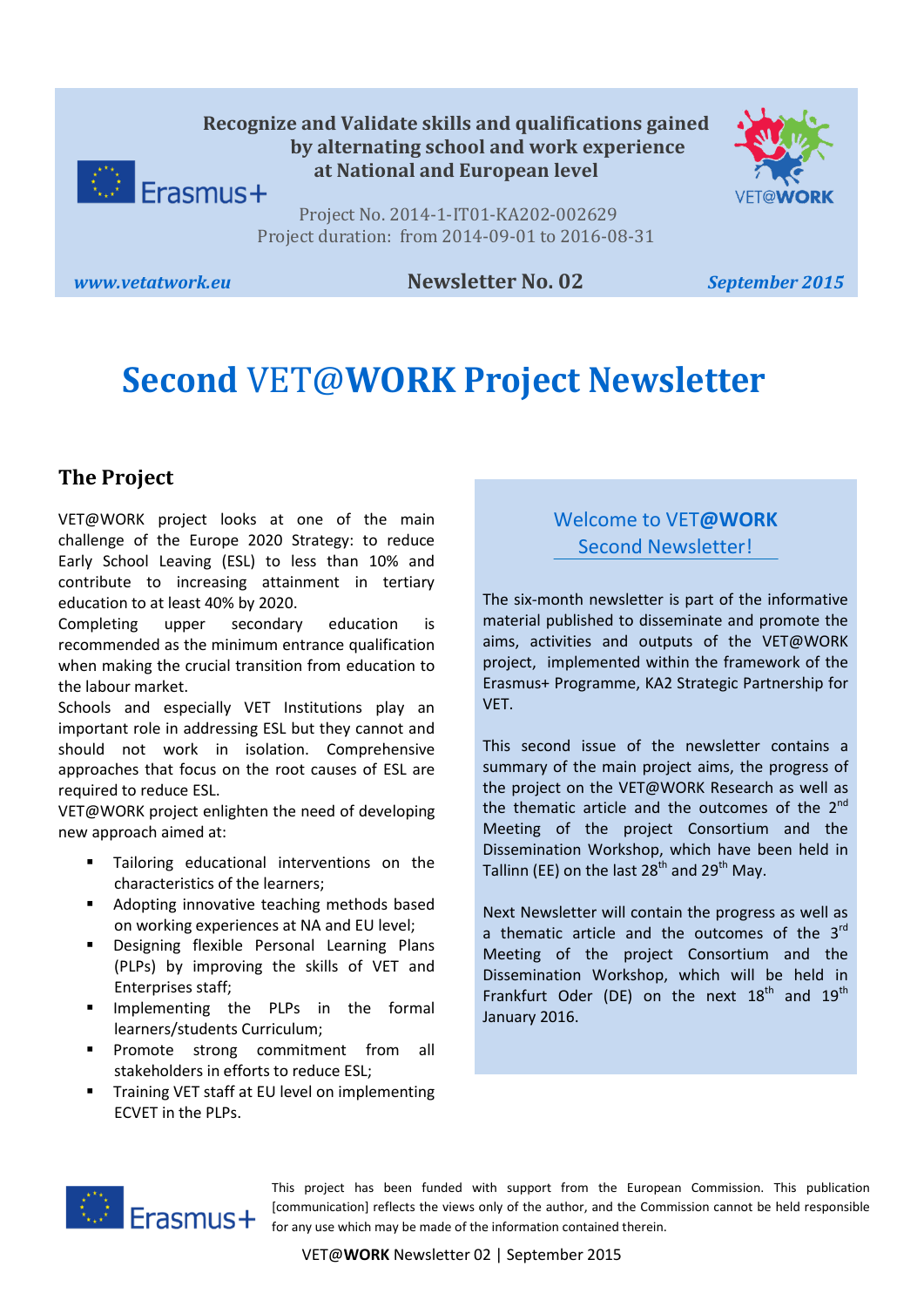



Project No. 2014-1-IT01-KA202-002629 Project duration: from 2014-09-01 to 2016-08-31

### *www.vetatwork.eu* **Newsletter No. 02** *September 2015*

#### **Partners**

w[: www.isisdavinci.it](http://www.isisdavinci.it/) **ISIS "Leonardo da Vinci"** | Firenze (IT) t: +39 055 459 61 e[: fiis01700a@istruzione.it](mailto:fiis01700a@istruzione.it)

**FormAzione Co&So Network** | Firenze (IT) t: +39 055 447 6026 e[: cooperazione@formazionenet.eu](mailto:cooperazione@formazionenet.eu) w[: www.formazionenet.eu](http://www.formazionenet.eu/)

**Regione Molise** | Campobasso (IT) t: +39 0874 314 610 e[: giadanza.cpt@regione.molise.it](mailto:giadanza.cpt@regione.molise.it) w[: www.regione.molise.it](http://www.regione.molise.it/)

**Reattiva** | Campobasso (IT) t: +39 0874 196 0942 e[: info@reattiva.eu](mailto:info@reattiva.eu) w[: www.reattiva.eu](http://www.reattiva.eu/)

**Jugend am Werk Steiermark** | Graz (AT) t: +43 507 900 1110 e[: gf@jaw.or.at](mailto:gf@jaw.or.at) w[: www.jaw.or.at](http://www.jaw.or.at/)

**Glasgow Clyde College** | Glasgow (UK) t: +44 141 2723348 e[: info@glasgowclyde.ac.uk](mailto:info@glasgowclyde.ac.uk) w[: www.glasgowclyde.ac.uk](http://www.glasgowclyde.ac.uk/) 

**IHK-Projektgesellschaft mbH Ostbrandenburg** | Frankfurt Oder (DE) t: +49 335 56 21 2100 e[: projekt@ihk-projekt.de](mailto:projekt@ihk-projekt.de) w[: www.ihk-projekt.de](http://www.ihk-projekt.de/)

**Tallinna Ehituskool** | Tallinn (EE) t: +37 265 580 79 e[: armulik@ehituskool.ee](mailto:armulik@ehituskool.ee) w[: www.ehituskool.ee](http://www.ehituskool.ee/)

# **The VET@WORK Research**

The main aim of the Research was to investigate partners national legislations, competences needed and case studies/best practices in partner Countries to recognize and validate skills and qualifications gained by alternating school and work experiences at national and European level.

To ensure an adequate basis for the design of VET@WORK Guidelines for training VET Staff and Guidelines for training Enterprises Staff, a methodology was designed using different stages to ensure 'checks and balances' and have multiple viewpoints. More in depth the Research was divided in two parts:

1) Desk Research on partners national legislations and case studies/best practices;

2) Survey on skills gaps and competences needed by VET staff/teachers, VET providers and Enterprises Staff to design PLPs. The Survey was developed through 90 questionnaires (15 respondents in IT-Firenze; 15 respondents in IT-Campobasso and 15 respondents in each partner Country in AT, UK, DE and EE).

For the Desk Research secondary data was used in order to retrieve the necessary information. The Survey was realized through semi-structured interviews that were realized through questionnaires delivered to the members of the target groups.

After the compilation of the Desk Research and the Survey a national Report was drafted from each partner Country. The activity leader P4-Reattiva used the data from the national Reports to draft the comparative study and the final conclusions. Research Report is divided into the following sections:

PART I - Sections on documentary research conducted in IT, AT, UK, DE and EE;

PART II - Sections dedicated to the investigation:

- **Introduction and description of methods (by the** Research leader P4-Reattiva);
- **Results of research in the 5 different Countries (by each** partner involved);

PART III - Comment and summary of the results (by the Research leader P4-Reattiva).



This project has been funded with support from the European Commission. This publication [communication] reflects the views only of the author, and the Commission cannot be held responsible for any use which may be made of the information contained therein.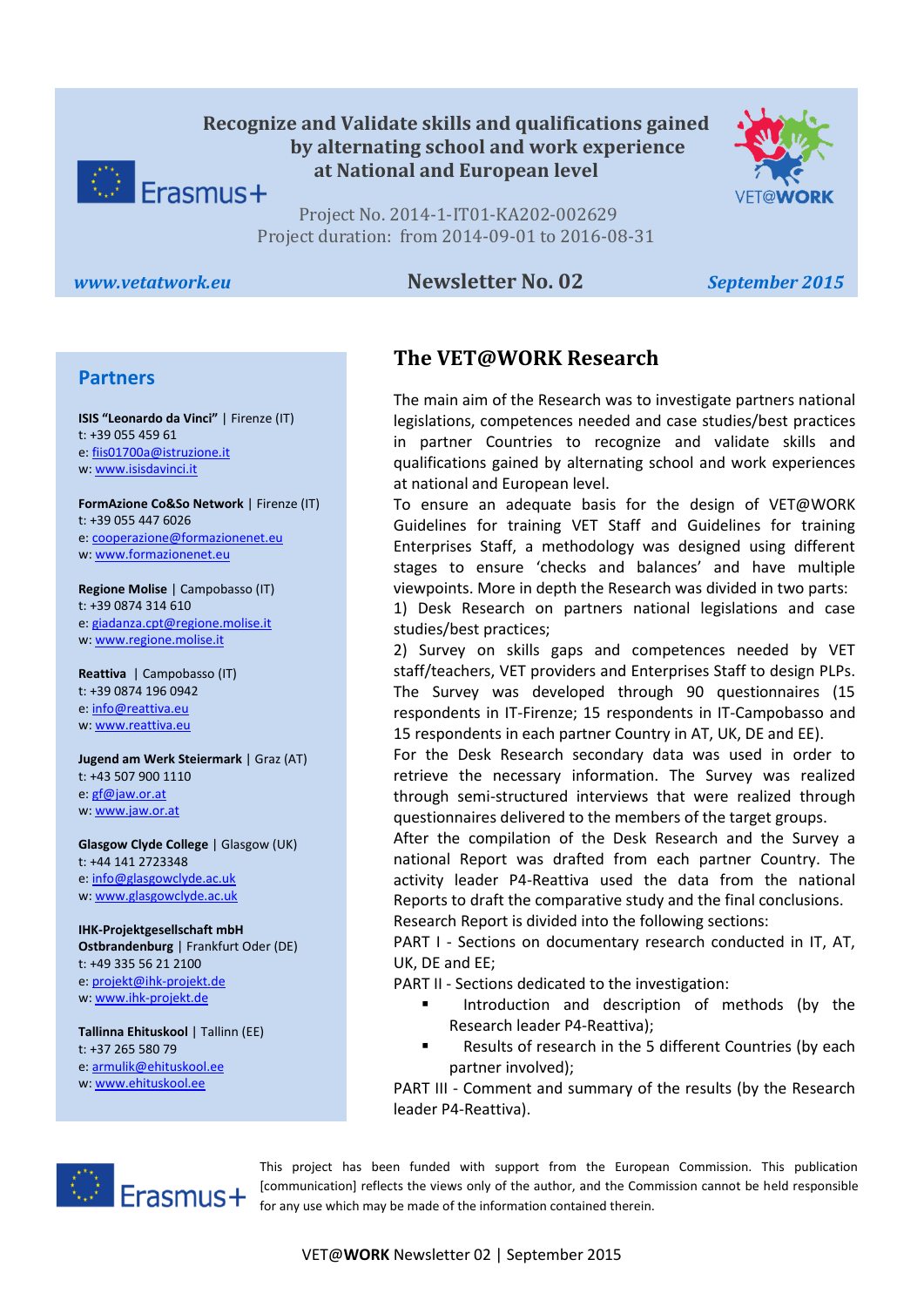**Recognize and Validate skills and qualifications gained by alternating school and work experience at National and European level**  $\bigcirc$  Erasmus+

Project No. 2014-1-IT01-KA202-002629 Project duration: from 2014-09-01 to 2016-08-31

## *www.vetatwork.eu* **Newsletter No. 02** *September 2015*

# **The 2nd Consortium Meeting & Dissemination Workshop**

The 2<sup>nd</sup> Consortium Meeting and Dissemination Workshop were held in Tallinn (EE) on the last  $28<sup>th</sup>$  and  $29<sup>th</sup>$  May.

During the meeting P1-ISIS Leonardo da Vinci, P2- FormAzione Co&So Network and P4-Reattiva presented the state of the art and the progress of the project. All partners participated to the discussion and sharing of ideas and project contents, included the activities to be carried by the next meeting to be held in Germany.

More in depth, the main results and figures of the O1-A1 VET@WORK Research were presented by P4-Reattiva, while the main aims, targets and methodology to be used for the development of the intellectual outputs O1- VET@WORK Guidelines for Training VET Staff and O2- VET@WORK Guidelines for Training Enterprises Staff were presented by P2-FCN.

VET@WORK Guidelines for Training VET Staff aims to supply skills to VET staff/teachers to design PLPs which valorize and recognize WBL in the formal learners curriculum. Guidelines are developed by using a Learning Outcomes approach and are focused on theoretical, procedural and action learning based tools to train the VET Staff on developing PLPs and generating value in terms of personal and professional development for the learners.

VET@WORK Guidelines for Training Enterprises Staff aims to supply skills to Enterprises Staff (mainly Enterprises' mentors) to assist VET Staff to design PLPs which valorize and recognize WBL in the formal learners curriculum.

As well as the Guidelines for VET Staff, the Guidelines for Enterprises Staff are developed by using a Learning Outcomes approach and are focused on theoretical, procedural and action learning based tools to train the Enterprise Staff on assisting the VET Staff for the development of PLPs.



*The Partners*



*The Consortium Meeting*



*The Dissemination Workshop*



This project has been funded with support from the European Commission. This publication [communication] reflects the views only of the author, and the Commission cannot be held responsible for any use which may be made of the information contained therein.